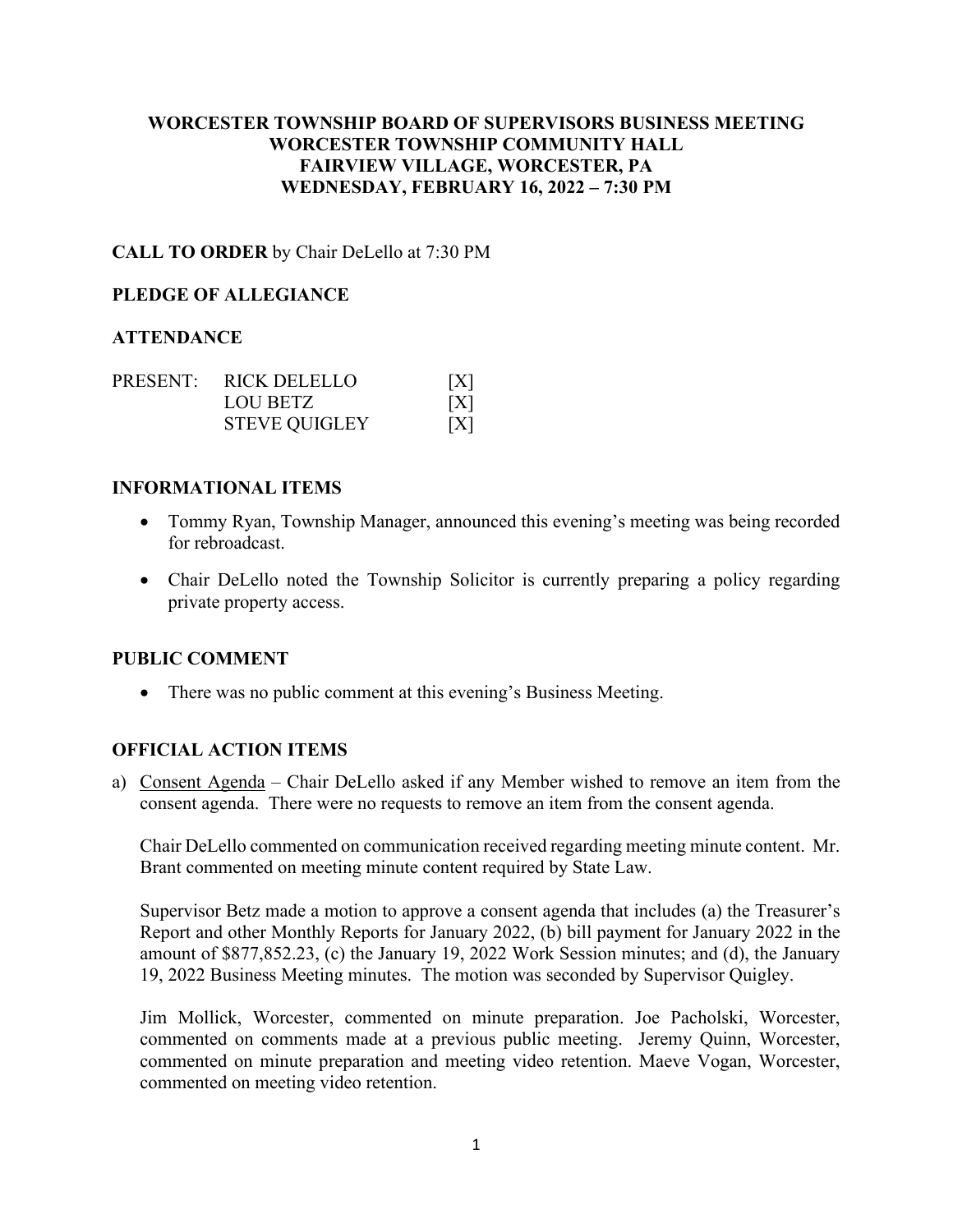By unanimous vote the Board adopted the motion to approve.

b) Public Hearing – At 7:47pm Chair DeLello opened a Public Hearing to consider Ordinance 2022-288, to amend the Township Code to include a Special Needs Camp / Developmental Center use, and provide use regulations.

A court reporter was in attendance to transcribe the proceedings.

At 7:53pm Chair DeLello closed the Public Hearing.

c) Ordinance 2022-288 – Supervisor Betz made a motion to approve Ordinance 2022-288, to amend the Township Code to include a Special Needs Camp / Developmental Center use, and provide use regulations. The motion was seconded by Supervisor Quigley.

There was no public comment.

By unanimous vote the Board adopted the motion to approve.

d) Public Hearing – At 7:54pm Chair DeLello opened a Public Hearing to consider Ordinance 2022-289, to amend the Township Code to establish a 30mph speed limit at Reiner Road and Spring Hill Road.

A court reporter was in attendance to transcribe the proceedings.

At 8:00pm Chair DeLello closed the Public Hearing.

e) Ordinance 2022-289 – Supervisor Betz made a motion to approve Ordinance 2022-289, to amend the Township Code to establish a 30mph speed limit at Reiner Road and Spring Hill Road. The motion was seconded by Supervisor Quigley.

There was no public comment.

By unanimous vote the Board adopted the motion to approve.

f) Resolution  $2022-09$  – Mr. Ryan provided an overview of a grant application to purchase a truck and a stake-body trailer.

Supervisor Betz made a motion to approve Resolution 2022-09, to authorize submission of a grant application to the Commonwealth Financing Authority Statewide Local Share Assessment Program for a truck and stake-body trailer. The motion was seconded by Supervisor Quigley.

There was no public comment.

By unanimous vote the Board adopted the motion to approve.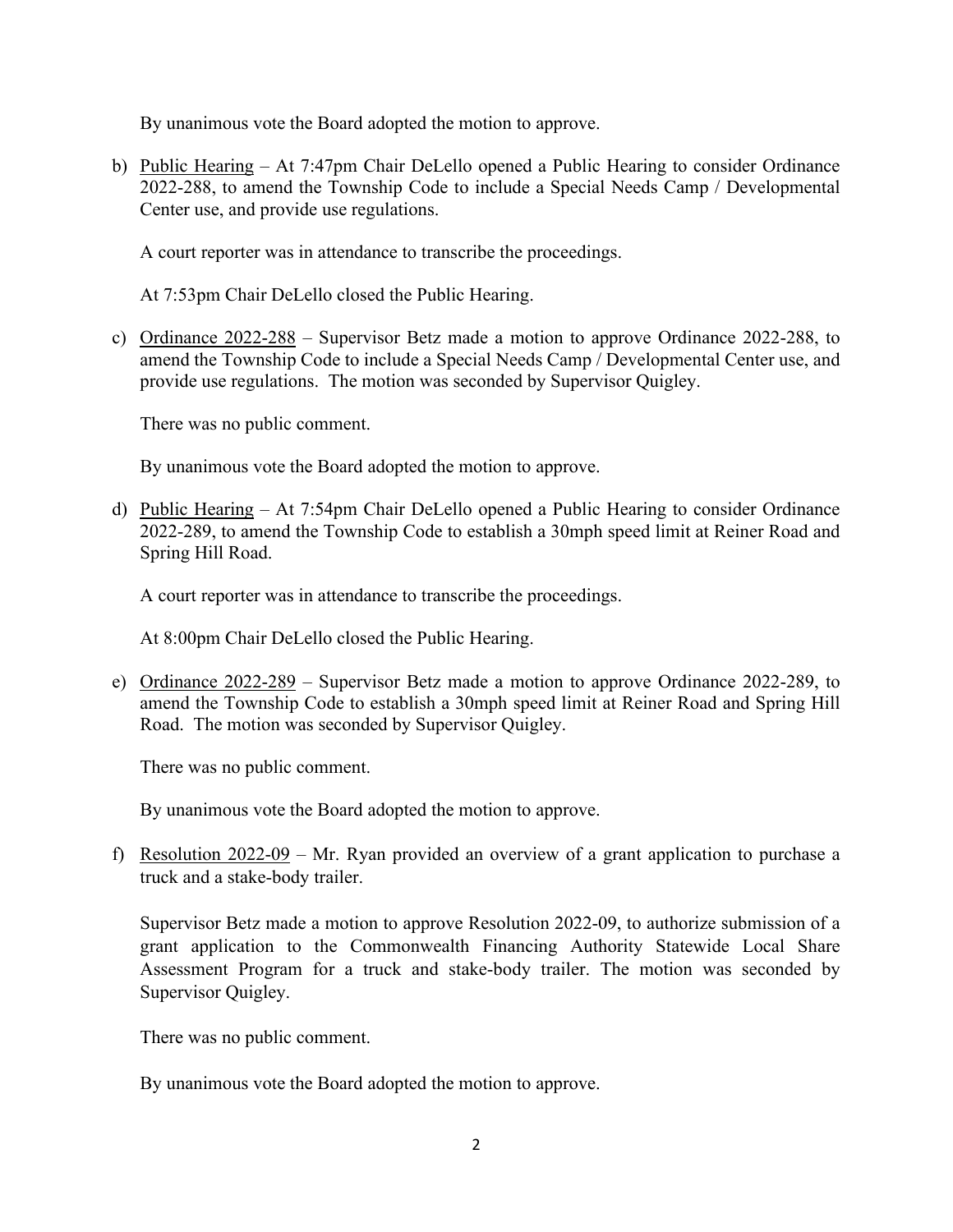g) motion – Mr. Brant provided an overview of a proposed stormwater easement proposed to be acquired by the Township.

Supervisor Betz made a motion to accept a stormwater easement at 2021 Wentz Church Road. The motion was seconded by Supervisor Quigley.

Ms. Vogan commented on the Township agreeing to accept the easement. Mr. Quinn commented on the Township agreeing to accept the easement, an article published in a recent Township newsletter, and a stormwater matter on Windy Hill Road. Dr. Mollick commented on the Township agreeing to accept the easement, and on the Methacton School District and Worcester Township public comment period policies and practices.

By unanimous vote the Board adopted the motion to approve.

h) motion – Mr. Ryan noted that, subsequent to last month's Business Meeting, the Township received the names of two additional volunteers of the Worcester Volunteer Fire Department qualified to receive the Act 172 Earned Income Tax Credit for 2021.

Supervisor Betz made a motion to certify two additional qualified volunteers for the Act 172 Earned Income Tax Credit for 2021. The motion was seconded by Supervisor Quigley.

There was no public comment.

By unanimous vote the Board adopted the motion to approve.

## **OTHER BUSINESS**

• The consensus of the Members was to include the possible open space referendum and the Kriebel Mill Road closure to a future Work Session agenda.

## **PUBLIC COMMENT**

- Burt Hynes, Worcester, commented on the possible open space referendum, referendum schedule, open space tax in other municipalities, and the Valley Forge Road Corridor Improvement Project.
- Dr. Mollick commented on an inventory of open spaces available for purchase, open space tax impact on residents, expenditures for future capital projects, and the Methacton School District public comment period policy and practice.